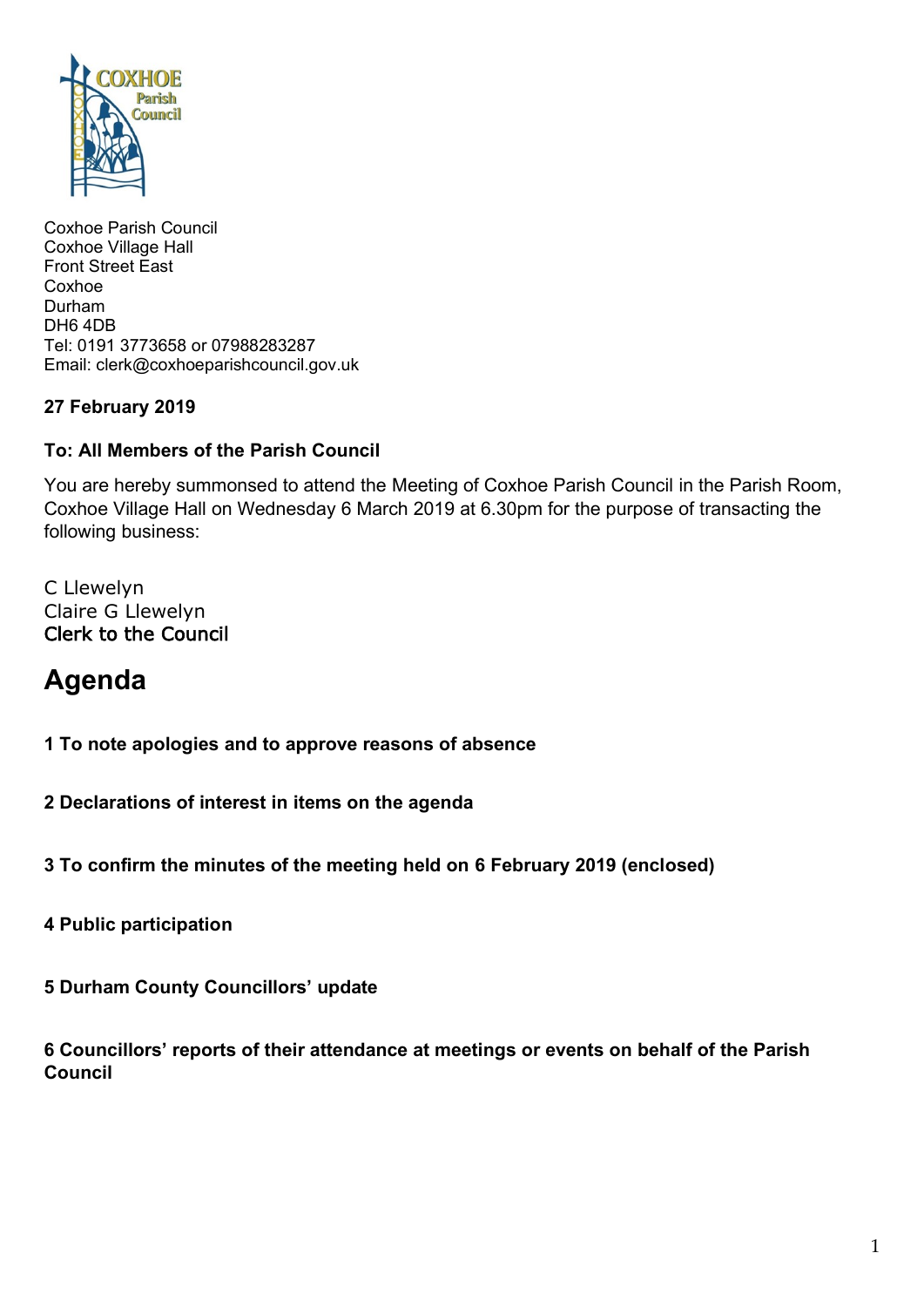# **7 Land, Buildings and Open Spaces (reports enclosed)**

- a) Cricket Ground (report enclosed)
- b) Quarrington Hill Enviromental Improvement Scheme (verbal update)
- c) Request for easement at Lowfield Bungalow (enclosed)
- d) Valuation Lane opposite Coxhoe Village Hall (enclosed)
- e) Clarence Railway creation of cycle path and walkway (enclosed)

## **8 Parking**

- a) Quarrington Hill
- b) Cornforth Lane survey results (enclosed)
- c) Coxhoe Primary School Parking
- d) Parking on Parish Council Land
- e) Coxhoe Village Hall parking restriction enforcement
- f) Co-op parking

## **9 Grounds Maintenance contract (verbal update)**

## **10 Youth Provision**

- a) Youth Worker Report (to follow)
- **11 Clerk's Report (enclosed)**

## **12 Risk Register (report enclosed)**

#### **13 Financial matters including Annual Governance**

- a) Finance Report, bank reconciliation and payment schedule (enclosed)
- b) Budget (enclosed)
- c) Pre-paid debit, debit and credit card (report enclosed)

#### **14 Financial Risk Assessment (report enclosed)**

#### **15 Village Hall Insurance Claim and Valuation (report enclosed)**

#### **16 Parish Plan 3 (report enclosed)**

#### **17 Agreement of Policies and Council documents (enclosed)**

- a) Grant Awarding Policy
- b) Policy
- c) Communications and Community Engagement Statement
- d) Policy
- e) Policy

# **18 Committees Terms of Reference, Membership and Minutes (enclosed)**

- a) Youth Strategy Group Minutes and Action Plan 29 January 2019
- b) Events Committee 25 February 2019